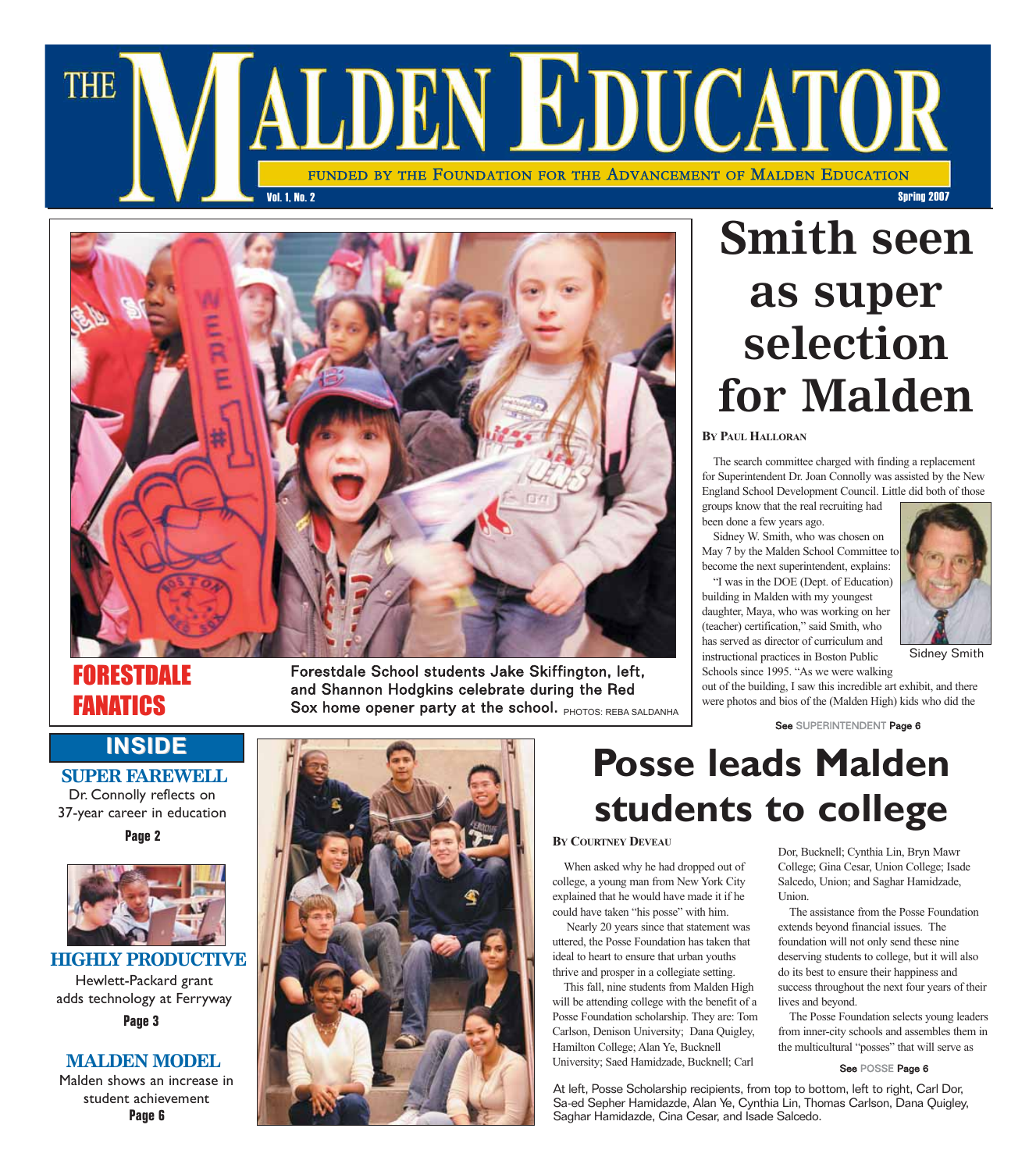# Malden enters an important transition



Over the next several months, the Malden Public Schools will undergo an important transformation in its front office as Superintendent Joan Connolly retires from her position and her successor assumes the role as the leader of our school system.

**RICHARD C. HOWARD**

The position of business manager will also change as Tom Rose has left our

system after years of dedicated service and Irene Oliver of South Hadley, Mass., will join the front office as business manager.

Joan's departure comes with much trepidation because she has been so successful at embedding in the Malden Public Schools community the notion that everything the system does should revolve around student achievement and the maximization of teacher performance. From the day she arrived, Joan delivered a consistent message; namely, that students in cities like Malden are the future of our communities and our country and their successful participation in our society and in a worldwide economy is the cornerstone to our democracy. Joan has taught us that only by setting high standards and showing these great students that they can excel, can we be sure we are preparing them for this challenge.

We will miss Joan's dedication, optimism and personality and we wish her an enjoyable and productive retirement. We certainly hope she finds a way to be part of the future of the Malden Public Schools as well.

Joan, from all of us at the School Committee, thank you for everything.

#### *Richard C. Howard is the mayor of Malden.*



City of Malden Richard C. Howard, Mayor

Malden School Committee Mayor Richard C. Howard, Chairman

> Judi Bucci Peg Crowe Leonard Iovino Gregory Lucey Gladys Rivera Rogers Michael Schiess Donna Spinelli Steven Ultrino

Published by:

Malden Public Schools Dr. Joan Connolly, Superintendent

Submit story ideas to: Janice Ronzio, Malden Public Schools 200 Pleasant St. Malden, MA 02148

Tel: (781) 397-7204 Fax: (781) 397-7276 jronzio@malden.mec.edu Funded by:

#### FAME

Foundation for the Advancement of Malden Education

Produced by: GRANT COMMUNICATIONS CONSULTING GROUP Boston ◆ New York (781) 598-8200 ◆ gccg@grantgroup.com

## Achieving goals and looking ahead



**DR. JOAN CONNOLLY**

As you read this issue of *The Malden Educator* our teachers and students are heading into their final weeks of the 2006-2007 school year.

The month of May is filled with the intensity of MCAS testing, finishing up the important teaching

and learning goals of the year and making plans for summer programs and the next school year which comes so very quickly.

By this time most of our Malden High School seniors have made their plans for life beyond the Malden Public Schools. As a school community we are very proud that members of the class of 2007 have been accepted to some of the finest colleges in the country and are already the recipients of thousands of dollars of scholarship money. Others are joining the military or are entering the world of work.

The 2007 Blue and Gold Gallery had its opening night at 350 Main St. on April 10 where the outstanding art work of MHS students was displayed for the public to view and purchase. The spring sports season is underway and the bands and choruses of schools across the city are preparing for their spring concerts.

Against this backdrop of high student achievement we also face the challenges of raising the achievement of all of our students, many of whom come from families who struggle with poverty and other difficult and complicated issues. Some of these families have come from poor and war-torn countries where employment opportunities are limited or nonexistent. They have come to this country for the same reasons and with the same hope that my grandparents came almost 100 years ago. Unlike my grandparents, however, often their first language is not English, and learning to communicate is the first of many hurdles that they and their children must overcome.

Enter the Malden Public Schools. Our teachers accept and embrace our new arrivals and face the huge challenges associated with both teaching them to communicate in English and to score at a passing rate in both English Language Arts and Mathematics after they have been here in our classrooms

for only a year. This is a challenge that is both daunting and expensive. We need to continue to both inform and educate our elected officials at the federal, state and local levels about the need for increased funding for urban schools. There is no way that one can successfully argue that the cost of educating a child from a middle-income family whose first language is English is the same as the cost of educating a child from a poor family who speaks a first language other than English and who most likely encounters other difficulties associated with economic struggle.

Please work with us to support our teachers, administrators and elected officials in the work that we do together to educate each and every one of our students to the high levels that they must achieve in order to be fully productive members of the democratic way of living that we all value and cherish. Absent a system of high quality public education, our democracy as we know it will die.

*Dr. Joan Connolly is superintendent of schools.* 

# Dr. Connolly reflects on 37 years

#### **BY RICH FAHEY**

It may be 37 years since she first stepped into a classroom, but Superintendent of Schools Dr. Joan Connolly will tell you that it's gone by in the blink of an eye.

Connolly will retire on June 30, ending seven years as Malden superintendent. She is proud of what she and her staff, teachers and students have accomplished during that time, while acknowledging the frustrations common to the head of any urban school district.

If there is one thing she has learned during her career that rises above all others, it is the importance of mentoring when it comes to developing young teachers.

"At every stage, there were people who took a risk on me to give me the chance to move into another position," she said. "It's important to get that critical feedback on your performance."

As a large number of teachers have retired and continue to retire in the coming years, she worries that younger teachers won't have the mentors she did.

Connolly's road to Malden actually began in neighboring Somerville, where she worked with youth, beginning a 15-year teaching career in Salem, where she was a guidance counselor, middle school assistant principal and principal. She was a middle-school principal in Lincoln and Gloucester before moving on to Winthrop, where she was assistant superintendent from 1994-96, and superintendent from 1996-2000.

Connolly paid tribute to her predecessor in Malden: "Dr. George Holland brought this school system through Proposition 2½ and the recession of the late 1980s to the biggest school building project in the state."

By the time Connolly arrived on the scene, there were five new school buildings in place, with plans for an Early Learning Center and renovations to Malden High. With the facilities issue out of the way, Connolly said she was free to pursue curriculum and instructional issues and she believes the district has made great progress.

For Connolly and others who run urban school districts, the biggest challenge has been moving student achievement forward in an

environment of limited resources. She has seen both positives and negatives in the MCAS; she approves of its goal to promote high levels of understanding that might not be possible in the absences of high-stakes testing, but sees real inequities in making urban districts meet yearly progress goals while dealing with challenges such as a high rate of transience.

She believes the change to the K-8 configuration has worked well. A graduate of Norwood High and Emmanuel College, Connolly also did graduate work at Boston University's School of Theology before going on to earn master's degrees in guidance and counseling and administration at Salem State College. She earned a doctorate from the University of Massachusetts in educational leadership and, from 1985-2001, taught at the graduate school level at Salem State.

Connolly's husband, Charles Costello, her "best friend and strongest supporter," is a wetlands biologist. Daughter Meghan Holtz is a teacher in Salem, while son-in-law Peter Holtz teaches in Ipswich. They have 8-year-old twin daughters, Eliza Jane and Madeleine Joan, who are second-graders at the Bowditch School in Salem.



Superintendent Dr. Joan Connolly visits with student Terrance Moore.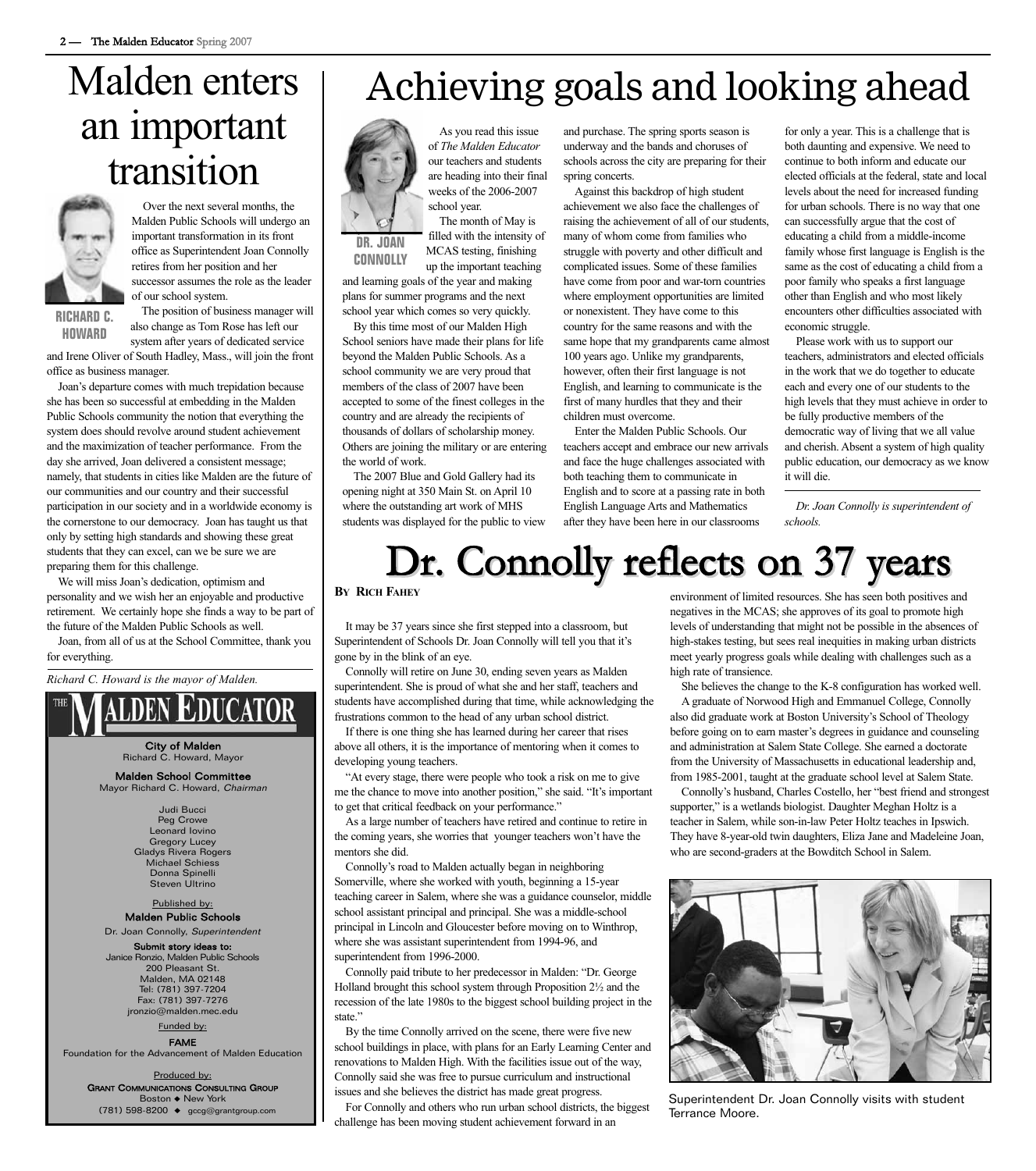# Ferryway goes digital with HP grant

#### **BY COURTNEY DEVEAU**

Pens and pencils are fading into the past at the Ferryway School. The tech-savvy students matriculating at this elementary school are taking with them a technology-based education that is due in large part to Hewlett-Packard.

In 2006, Ferryway – a math, science and technology magnet school – was awarded the HP Technology for Teaching Leadership grant with an electronics awards package worth more than \$56,000. The grant is designed to improve student achievement through the innovative use of technology in the classroom, and the team at Ferryway has made great strides in implementing such an important initiative.

Last summer, the Ferryway teachers made a trek to San Diego to make a presentation to HP. The Ferryway representatives backed up their proposal with data from the Saugus Iron Works Great Adventure, a program that had been developed to give students an opportunity to research how Colonial-era people first used water to power America's first successful iron works. This district-wide unit was at the heart of Ferryway's quest for technological support.

While students gain an appreciation for Colonial life and insight into the history of the world outside their doors, they also emerge from this unit with increased MCAS scores.

"Our data research shows that kids working on this unit do better on MCAS," said Ferryway principal Thomas DeVito. "The data is there; these Ferryway students who have completed this unit are doing better on science and technology than other fifthgraders."



Chrisell Dutrevil works on computers purchased through a grant from HP at the Ferryway School.

**PHOTOS: REBA SALDANHA**



Students Kachi Choi, left, and Andjy Germain work with teacher Robert Simpson on computers obtained through a grant from HP.

The value of such a widespread project was not lost on the people at HP, and the Ferryway team was rewarded for its coastto-coast trip, as it was one of just 15 schools selected from more than 130 applicants.

The HP award included a traveling technology cart containing15 tablet PCs, an HP digital camera and an HP digital projector. With the cart setup, it's easy to bring technology to every classroom at the school.

In an increasingly digital age, the computer experience that these students are receiving at such an early age is immeasurable. The usage has extended beyond the Iron Works project and has permeated from math and science classes to more creative applications.

"We're teaching eight-year-olds how to use the computer for research," said DeVito. "They've used the computers in their presentation and projects, in their creative writing. A lot of these things you just can't do with a pen and pencil."

All of these skills have aided the Ferryway students when it comes time to take the MCAS. "It all correlates to what they're going to need to succeed," said DeVito.

Students are not the only ones HP is helping to succeed with its grants, as the company is also aiming to reach educators to show them how to best implement technology into their teaching.

> Teams of educators participate in a mentor-development program led by HP partner the International Society for Technology in Education (ISTE). Ferryway will be reaching out to HP again this summer, hoping to gain more technical assistance from the company.

# Teachers learn from teachers at Beebe School

#### **BY BILL BROTHERTON**

Martie Vatalaro remembers attending a teachers' conference where the speaker was telling everyone how to be better at their job. "So, I'm sitting there, and this woman's talking about her credentials, how she taught French or something for five years. I looked around and there are all these incredible educators with 20, 25, 30 years of experience. So, I thought to myself, 'OK, you were a teacher for five years and you chose not to be with the children. You have five years of experience in the classroom. We have, like, 500 years. What's wrong with this picture?' "

Then and there, Vatalaro decided that teachers sharing ideas and discussing their experiences made much more sense.

Her principal — and former sisterin-law — Susan Vatalaro agreed. So the Beebe School eighth-grade teacher and the innovative principal organized a Teaching Writing workshop for and by teachers.

About 25 teachers attended that first workshop. Martie handed out a stack of students' papers — the kids'



Martie Vatalaro

names were whited-out — and participants spent a day exploring ways to improve both the youngsters' writing and their teaching methods. When the fruitful day ended, Martie said everyone stood and applauded.

"It was one of the best workshops ever," said Susan Vatalaro. "And it makes so much sense. Our teachers work together every day. We all work with the same kids." Martie added, "Teachers still come up to me all the time and say, 'I tried this. It worked great.''

"There is no greater resource than the teachers in this school, sharing their knowledge and talking about what works and what doesn't work. They do it every day," Susan said. "You sort of get a picture of what you want the kids to do in their journey from kindergarten to Grade 8 in your school. You can set a benchmark you want the kids to reach and what to do if they don't reach that level."

The principal believes that developing a sense of teamwork and community has helped both the Beebe faculty and its student body. "We see each other every day in the corridor," she said. "The kids I taught last year, you are teaching this year. We understand. The connection is there. We know where our school is going and what we are doing for our kids."

Thanks to MCAS, Martie says writing skills have never been more important. Every test has a writing component, not just the English test but math and science. She laments that MCAS guidelines have taken some of the creative writing out of the process: "We write about literature a lot, because that's what the state wants us to do."

Martie sees a link between reading and writing. She has about 1,500 books in her classroom and lets the kids choose what they want to read. If the first 20 pages don't knock their socks off, they select another book.

"We still have anchor books," she said. "We're all reading 'Romeo and Juliet' now and I want to get to Anne Frank. But I find the kids are much more involved if they read a book they like ... their writing improves, too."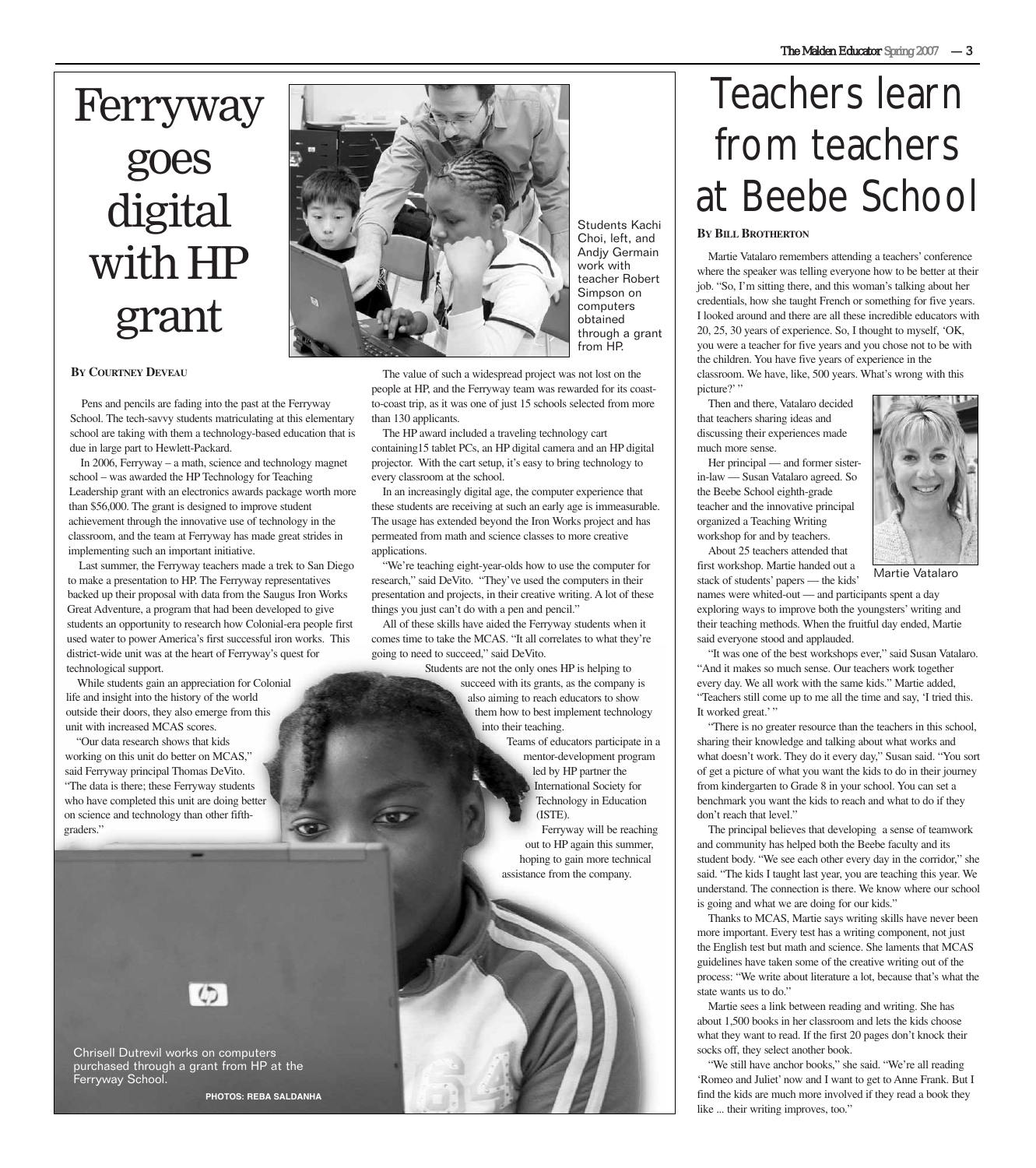# **BEFORE***...and* **AFTER**

## Morning and afternoon programs benefit students and parents

For many Malden students, the school day extends much longer than that of their classmates. While that could be a nightmare for these children, the Malden branch of the Partnership of Community Schools has strived to create an enjoyable and stimulating atmosphere that keeps these kids excited about school.

#### **BY COURTNEY DEVEAU**

Malden parents with early workdays know that School becomes a place for them to feel their children will be taken care of before the normal school days gets underway. The beforeschool programs offered at every Malden K-8 school, focuses on nutrition and health. Children in the before-school program spend two mornings a week in the gym, and three mornings in the classroom learning about health and nutrition.

Nearly 100 children participate in the beforeschool program. The program costs from \$3.50- \$4.00 a day for parents, but the cost is small compares to the benefits.

"It helps alleviate parents' worry," said program director Karen Steele. "It's a safe place to leave

their kids before school, where they can get a good breakfast and get ready to go on a full stomach."

While the program makes parents' lives easier, it also helps their children to start the day. Healthy life lessons are key, but these students reap more than just nutritional benefits from the program.

"It helps them organize themselves for the day. comfortable and to become part of a community," Steele said.

While the before-school program focuses on getting kids ready to face their day, there are a number of after-school programs that offer them an educational and fun way to unwind at the end of the day. These programs cost just \$12-14 per day and serve more than 375 children in Malden.

One of the most popular programs, A-Z University, combines academic enrichment with recreation for kids in grades K-5. The program stresses math problem solving, reading and written communication.

take classes on Values and Manners and Women in History as well as less conventional offerings such as a Scrumptious Chocolate course that highlights history and math lessons pertaining to the sweet treat, or a Games class that examines the purpose and math behind the game. The after-school program is broken into three

sessions, and there is a one large-scale event each

session: a citywide spelling bee, choral presentation and talent show.

In addition to A-Z University, students can also ESPN sports class. There is also MCAS tutoring available in remediation, math and reading.

While the younger kids are content with spelling bees and chocolate stories, pleasing middle schoolers can prove to be more difficult. What better way to appeal to this challenging demographic than with a program based on TV? The Channel Surfing program runs Monday-Thursday from 2:15 to 5 p.m. at Beebe, Ferryway, Forrestdale and Linden and costs just \$10. The program takes its cue from television, offering a "CSI" class in forensics, a Mythbusters science course, a Shabbby Chic knitting course and an

While the other schools are taking a televisionbased approach to learning, the Salemwood School has teamed up with the Citizens schools program for their after-school offerings. The program, which was developed in Boston and replicated throughout the country, teams students up with local business owners and exposes them to the world outside their school.

Students in the Citizens program have developed small businesses, created their own comic books, opened a school store and much more. They've also seen the practical application of their schoolwork with college tours.

"To see even these local colleges, it's exposing them to a world outside of Malden and giving them something to look forward to," said Steele.

To find out more about any of Malden's before school and after school programs, contact PCSM at 781-397-7320.



Above, Lilly Kelley enjoys milk during the jumpstart breakfast at the Beebe School. Right, Linden School after-school program counselor Kellie-anne Lawler plays a game with children.



Alex Marossian and Marlecy Mendoza enjoy breakfast at the Beebe School. PHOTOS: REBA SALDANHA



and Jada Deandrade.



Linden School after school program participants, from left, Paul Pacheco, Ashvin Nair, Kim Nguyen, Thanh Le, Jeff Blanc, and teacher Nick Potenza make stop motion puppets.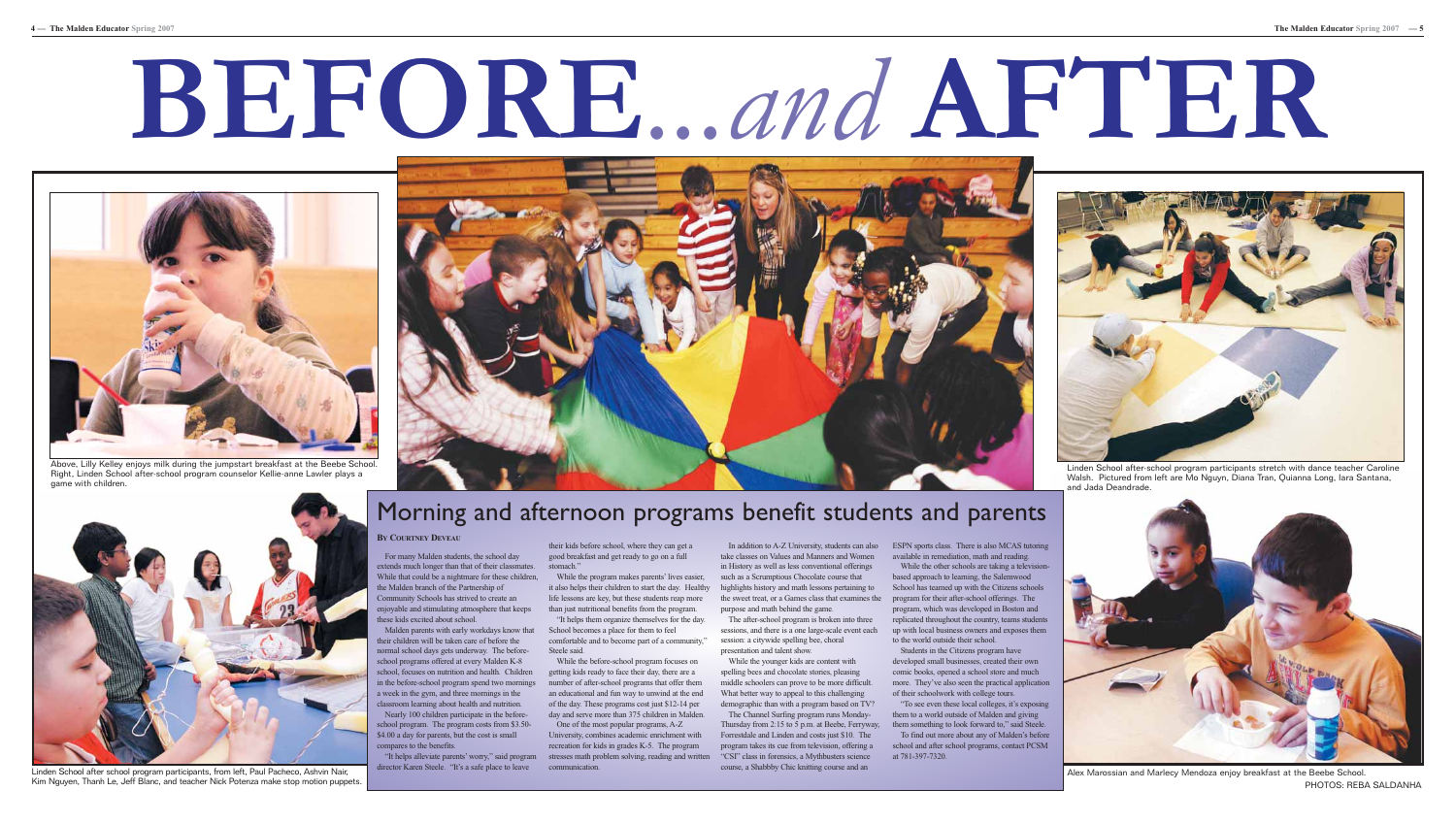# FAME support leads to SMART students

**BY RICH FAHEY**

Partnerships between the schools and members of the community at large are one of the most important ways a system can lift all students. And the stronger a city's school system and the higher the educational level of its residents, the better place it will be to do business.

The Foundation for the Advancement of Malden Education, Inc. (FAME) has joined other community groups in supporting the Adopt-a-Classroom program that provides additional resources for Malden Public Schools teachers and students. The program is also supported by the Malden Education Association and the Malden Chamber of Commerce.

To date, 25 classrooms have been adopted and FAME's goal is to have 25 more adopted during 2007, according to Paula Neville of FAME, Inc. The idea of the program is to give every student access to an equal education, using resources outside of the school budget.

Those participating in the program already include: Cataldo Ambulance; Comcast; Arthur Epstein; Richard C. Howard; Malden Kiwanis; Diane Lind; Marie & Greg Lucey; Bill Mini, N.E. Coffee Company, Rucci, Bardaro & Barrett; Ruderman Family Foundation; Salem Five Charitable Foundation; and the Zonta Club.

FAME has also boosted the math curriculum at Malden High School with the purchase of state-of-the-art

technology designed to stimulate learning and develop and improve math skills.

A donation of \$36,000 from FAME enabled the school to purchase RM Frameworks software and interactive SMART board technology for math classrooms. The technology incorporates a variety of teaching and learning strategies, engaging students with diverse learning styles by providing both immediate access to a wide range of digital materials and a common focus for the entire class.

Donations to FAME, Inc. are taxdeductible. For more information call 1-877-324-3263, visit www.maldenfame.org, or e-mail pneville@cityofmalden.org.



Melchi Noel works on a SMART board at Malden High School.

# **Malden model: Malden model: kids first** work. It was great, a very diverse group. I said to my<br>daughter. Toould really enjoy working in a place like

**BY BILL BROTHERTON**

When Dr. Joan Connolly arrived as superintendent of Malden schools in 2000, the city's education system was facing a number of challenges. Teachers were preparing to strike and the urban district of 6,300 students had scored in the bottom 10 percentile on the Massachusetts Comprehensive Assessment System tests for years.

Thanks to an innovative program that puts the kids ahead of everything else, teachers and administrators are working together to improve all aspects of K-12 students' academic life. Buying into the Urban District Improvement Model as championed by Teachers 21 has been successful. Five years later, the future is bright for the children — and educators — in Malden.

Dr. Connolly was determined to improve the relationship between the city and the Malden Education Association, the union that represents teachers. Gerry Ruane, union president, and his executive board had long fought for teachers to have more say in setting an agenda for improving student achievement. Dr. Connolly, the School Committee and Mayor Richard C. Howard agreed this was a rare opportunity to change long-established practices.

In an application for a grant from the Rennie Center, which promotes improved public education in the commonwealth, participants wrote that "There is a growing understanding in our district that an adversarial relationship between administration and union is nonproductive and flies in the face of everything that we are trying to accomplish in our schools."

All participants in Malden embraced Teachers 21's approach for improving school culture and its 10 common goals, which include: ensure that the district's diverse student body is reflected in its curriculum, staff, communication styles and teaching; develop a district-wide strategic plan; strengthen school committee/superintendent partnership in shaping the agenda; strengthen union/management partnership in collaborating on the agenda; begin open, honest communication; coach school and district leaders; and begin a career ladder for teachers.

The main mission: "to attract, support and retain quality teachers who have the knowledge, skills and attitudes that ensure a high quality education for the children on the Malden Public Schools."

Now, with the teachers union a full and equal partner in change that is happening.

Yes, Malden has achieved much in five short years.

## Smith seen as super selection for Malden

#### SUPERINTENDENT: from page 1

daughter, 'I could really enjoy working in a place like this.' "

And so when Smith was contacted by NESDEC's Jim Walsh – who had unsuccessfully tried to get him to apply for other superintendent's jobs in the past – and was told the Malden position was open, this time he said yes.

After the School Committee voted 8-1 to offer the job to Smith, it authorized Mayor and School Committee Chair Richard C. Howard and school counsel Howard Greenspan to negotiate a contract. "We are working on a contract and hopefully we can get the ink dry very soon," Smith said the day after being selected.

The School Committee also named Irene Oliver business manager. She served in the same capacity for the Pioneer Valley Regional School District in Western Mass. Oliver replaces Tom Rose, who retired. Paula Neville has been filling the role in the interim.

Smith has worked in Boston Public Schools for the last 23 years, with the exception of 1992-95, when he worked at Brown University as director of the Coalition of Essential Schools'Atlas Communities Project, a national school restructuring effort. Prior to that he served as headmaster at

Boston English High School for eight years, director of alternative programs for three years, and as a teacher for seven years.

The mayor said Smith's extensive experience in an urban district more than offset his lack of superintendent experience. "He came equipped with significant strategies centered around data compilation and curriculum and instruction," Howard said. "He was part of a good team in Boston that moved the system forward."

A Duke graduate with a master's from UMass Amherst, Smith said that what attracted him to Malden – in addition to the aforementioned masterpieces – was its diversity in the areas of income, culture and race. He was also impressed with some of the initiatives Connolly has put in place and what she told him about the climate in the school system and the city.

"Joan had some good things to say about the mayor and the School Committee and the good relationship with the teachers' union," Smith said. "All those things added up to a big 'Wow!' moment for me."

A Roslindale resident, Smith and his wife, Gloria, have five daughters: Maya, a teacher in Boston, Sandra Miner, Sarah Medel, Lauren Miner and Valencia Miner.

## Posse leads students to college

#### POSSE:from page 1

their support system as they navigate the unfamiliar world of college.

Candidates for the Posse Scholarship must first undergo a thorough selection process before they are awarded a scholarship. Students must be nominated by a principal, teacher or guidance counselor. There are three major interviews that are designed to gauge far more than just academic ability. Students must also show their leadership capability and demonstrate a desire to meet challenges and persevere through them. The entire process takes

four month and less than 10 percent of applicants are finally rewarded with a scholarship.

The abundance of Malden recipients is a testament not only to the Class of 2007, but also to the entire Malden High School community. Prior to 2007, the largest number of Malden students selected for Posse Scholarships was six.

"Obviously this year we are very proud," said Malden High School Principal Dana Brown. "I think it speaks not only to these students but also to the level of support and guidance they get."

These nine Malden students, like

many others throughout the country, will begin their participation in the Posse Foundation program long before they first set foot on their college campus. The support system starts just weeks after students are selected for the scholarship. They begin meeting weekly in the months leading up to college. Although these student have already been singled out for their leadership capabilities the training is designed to help nourish this tendency and to help them develop their voice. The training sessions cover four core tendencies: teamwork, leadership, cross-cultural dialogue and academic skill building.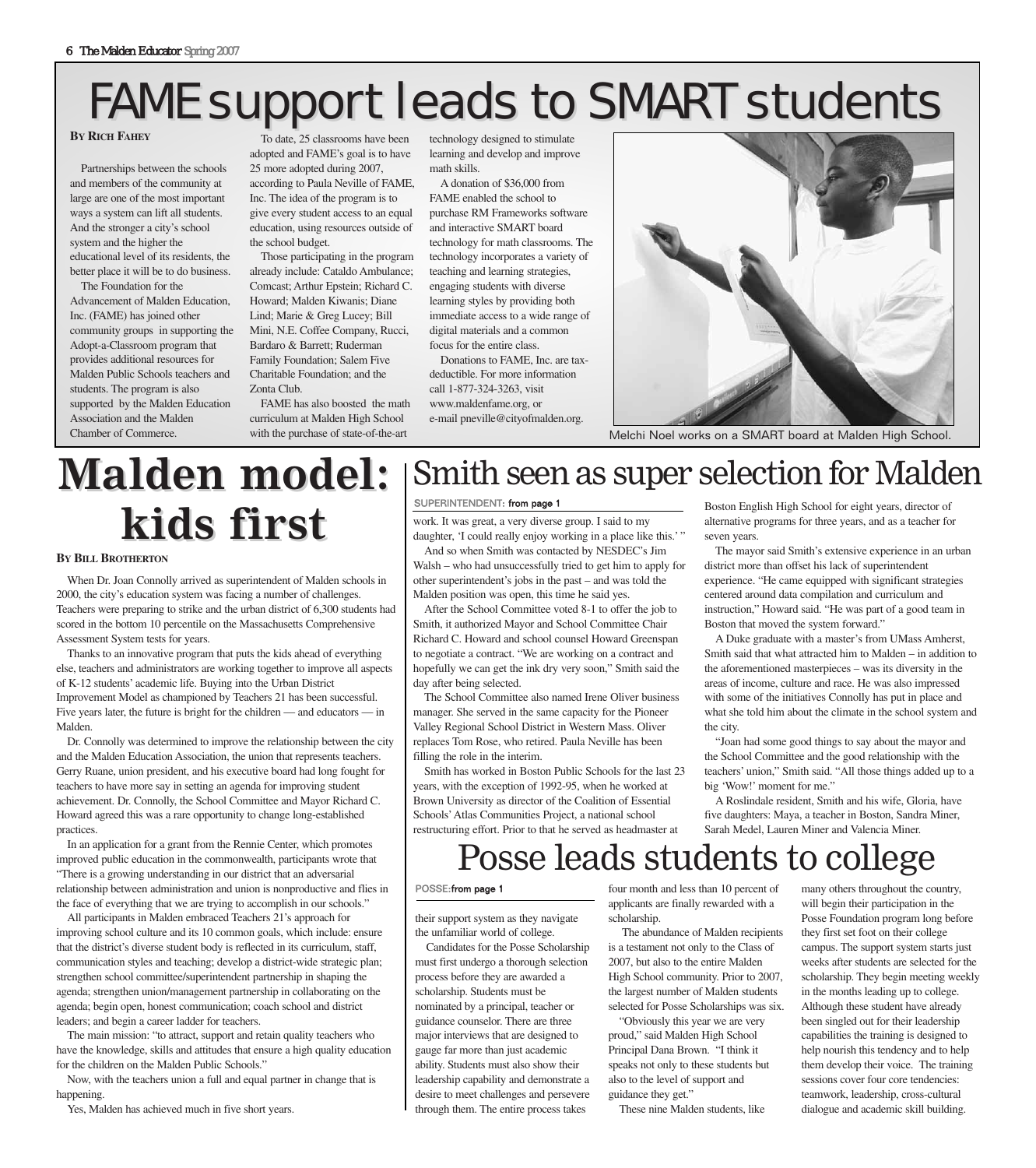# Principal's lesson plan: plans are made to be broken

#### **BY RICH FAHEY**

The reality check for first-year principals usually comes early. Plans are made to have a teachers' meeting, observe a new teacher at work, or get involved in issues involving curriculum. Then there are students and teachers having problems, or parents with issues to discuss. Soon the best-laid plans of mice, men and rookie principals have to be pushed to the back burner to take care of the current crisis.

"You can't predict or plan on when there'll be a problem," said Sally Orme, nine months into her first year as principal at the Forestdale School. "The greatest of plans and intentions can be hard to follow."

And so much of the work gets pushed to later in the day, often long after students have gone home.

"It's stressful at times, but I love it," said Orme, who came to Malden from the Cambridge schools. "The teachers and parents have been very supportive."

Orme had only a few months as an assistant principal in Cambridge to prepare her for her new post, so a lot has been new to her, not the least of which is the city she now works in. "Getting to know the community and the people you work with is the most important thing," she said.



Sally Orme and kindergarten student Vianna Jimenez.

As a new person coming in from the outside, Orme said it takes time to gain the trust of staff and teachers, and as a result she has tried to be patient and realistic about changes she wants to put in place.

"Teachers have legitimate concerns when they are asked to do things in new ways," she said.

Teachers and staff also want to see how she responds in tough situations. "I have to take the time to earn their trust and keep their trust," she said.

Students at the Forestdale have been busy. Students and staff in the school's Puentes (Bridges) bilingual program, which emphasizes learning a second language for both English speaking and non-English speaking students, recently participated in a conference organized by two groups, MABE (Mass. Association for Bilingual Education) and the Mass. Association of Teachers of Speakers of Other Languages (MATSOL).

Orme said the conference was a good way to allow staff and parents to do long-term planning, get the latest research on two-way language programs, and discover ways to prepare the 100 students in the program for the state assessment tests.

"It was a great opportunity for the staff to get together and put together a three-year plan to strengthen the program," Orme said.

In late April, the Salemwood PTO, led by parent Karen Buck, hosted a weekend of Earth Day activities. On April 27, the Al Gore documentary about global warming, "An Inconvenient Truth," was presented at the school along with another movie suitable for younger students.

On April 28, the local Stop & Shop supermarket used special Earth Day bags decorated by the students.

#### **SCHOOL MALDEN DIRECTORY**

**Beebe School** Susan Vatalaro, Principal 401 Pleasant St., Malden 02148 (781) 388-0617 (K-4) (781) 388-0622 (5-8)

#### **Early Childhood Learning Center**

Anne O'Connell-Hanifan, Director 257 Mountain Ave., Malden 02148 (781) 397-7246

**Ferryway School**

Thomas DeVito, Principal 150 Cross St., Malden 02148 (617) 635-8529

**Forestdale School** Sally Orme, Principal 74 Sylvan St., Malden 02148 (781) 397-7326

#### **Linden School**

Diane Buttimer, Principal (K-4) Camille Colantuoni, Principal (5-8) 29 Wescott St., Malden 02148 (781) 397-7329 (K-4) (781) 397-7218 (5-8)

**Malden High School** Dana F. Brown, Principal 77 Salem St., Malden 02148 (781) 397-7223

#### **Parent Information Center**

Malden High School - Room H102 77 Salem St., Malden 02148 (781) 397-1568/1569

#### **Salemwood School**

Ron Eckel, Principal 529 Salem St., Malden 02148 (781) 388-0642 (K-4) (781) 388-0646 (5-8)



From left, Police Sgt. Dave Franzese, Linden School 5-8 Principal Camille Colantuoni, Malden School Committee member Judi Bucci, Linden K-4 Principal Diane Buttimer, Karen Steele, and School Committee member Greg Lucey.

## **Task force examines youth behavior**

#### **BY RICH FAHEY**

Parents, police, teachers and even the average citizen all have a stake in the health and safety of Malden students. If those students engage in unhealthy behavior — be it drugs or alcohol or gang-related activities — it has an effect on the quality of life of all Malden residents.

A new task force funded by a state grant is examining and discussing the behavior of city youth and devising strategies. The city has set up the Youth Intervention and Opportunity Task Force, a partnership among schools, parents, police and residents, co-chaired by School Committee member Judy Bucci and Detective J.P. Kelly of the Police Department.

Funded by the Shannon Community Safety Initiative, an \$11 million state grant program, the task force recently hosted a series of parent information nights at city schools.

The need for such a group was reinforced by a confidential survey of 1,459 students in Grades 5-8 set up by the schools last year to study risky student behavior.

In the study of students:

- 34 percent reported drinking alcohol at least once;
- 24 percent have smoked at least once;
- 11 percent reported using marijuana;
- 21 percent carry a weapon such as a knife, gun or club;
- 52 percent have been in a fight, with 94 students requiring medical attention;
- 19 percent seriously considered killing themselves;

19 percent had intercourse at least once;

36 percent said their parents have not discussed these issues with them.

School Committee member Greg Lucey, who had a son participate in the survey, said at first that he thought the questions asked were a little graphic for kids that age. Seeing the results, though, helped "take the blinders off" when it came to looking to the issues involved.

Lucey and Bucci both said the issues involved revolve more around home life than the schools. One of the most pressing concerns for many parents is the Internet forum MySpace.

Bucci, who first became involved as part of Police Chief Ken Coye's strategic planning initiative, said the task force has two goals: prevention and education. She praised the commitment from the Police Department and the schools, including principals such as Diane Buttimer and Camille Colantuoni at the Linden School.

Colantuoni and Buttimer recently held a parent information night at the Linden on Internet Safety and MySpace. Another meeting at the school included Kelly and an expert on gangs from the state Department of Youth Services, who told parents what to look for.

"In the middle school ages, we see a lot of gang 'wannabes' who can go either way," said Colantuoni, who oversees grades 5-8 at the Linden. Even younger students can pick up on some of the symbols, such as bandanas or the hand signals being used by older brothers.

"It's eye-opening about how much some of these little kids know about these things," said Buttimer, in charge of grades K-4 at the Linden.